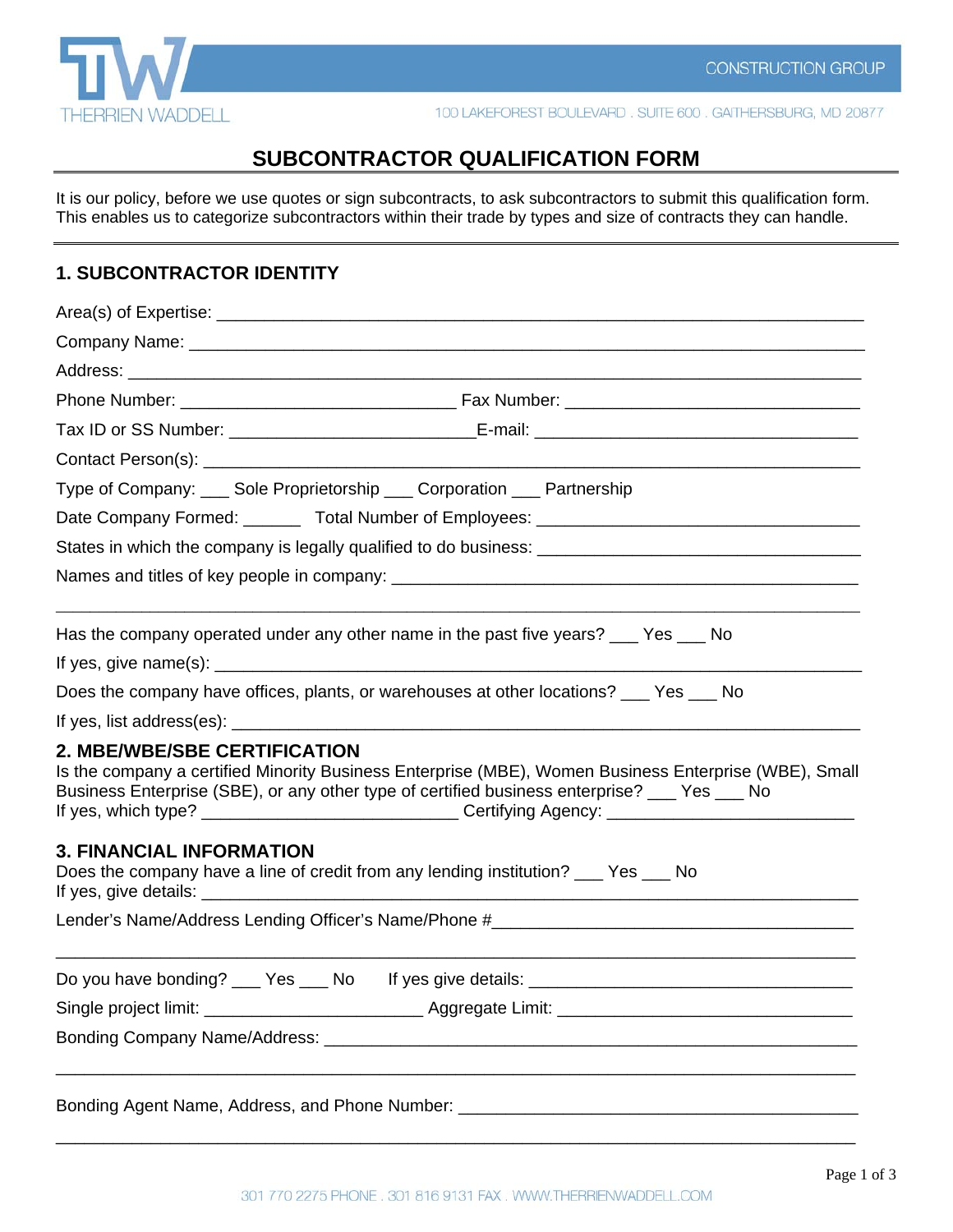

### **4. SAFETY RECORD**

In the past five years, has your company or any of its key people been investigated for or found to have committed a serious OSHA violation? Yes No. If yes, give details. \_\_\_\_\_\_\_\_\_\_\_\_\_\_\_\_\_\_\_\_\_\_\_\_\_\_\_\_\_\_\_\_\_\_\_\_\_\_\_\_\_\_\_\_\_\_\_\_\_\_\_\_\_\_\_\_\_\_\_\_\_\_\_\_\_\_\_\_\_\_\_\_\_\_\_\_\_\_\_\_\_

Please indicate your current Workman's Compensation MOD rate: \_\_\_\_\_\_\_\_\_\_\_\_\_\_\_\_\_\_ (Attach a copy of the current MOD sheet)

Do you have a written employee safety policy and program? \_\_\_\_ Yes \_\_\_\_\_ No

Do you have a designated company safety officer? The State Mold fives, please provide their name and phone number:  $\Box$ 

Do you have a hazardous communications program, and are you able to provide MSDS' for any hazardous products you may use? \_\_\_\_\_ Yes \_\_\_\_\_\_ No

Do you conduct project safety inspections? \_\_\_\_\_ Yes \_\_\_\_\_\_\_ No. If so, who conducts the inspection (name and title) and how often?

Please attach a copy of your most recent OSHA 300 log and a copy of your 3-year loss history for liability insurance.

\_\_\_\_\_\_\_\_\_\_\_\_\_\_\_\_\_\_\_\_\_\_\_\_\_\_\_\_\_\_\_\_\_\_\_\_\_\_\_\_\_\_\_\_\_\_\_\_\_\_\_\_\_\_\_\_\_\_\_\_\_\_\_\_\_\_\_\_\_\_\_\_\_\_\_\_\_\_\_\_\_

Are there any other open or aggregate liability claims that would impair your ability to insure any project? \_\_\_\_ Yes (attach explanation) \_\_\_\_ No

#### **5. OTHER INFORMATION**

Has your company or any of its people been a party to a bankruptcy or reorganization proceeding? Yes No. If yes, give date:

During the past five years, have any liens been filed against you by any of your subcontractors or suppliers? Yes No. If yes, give details for any liens over \$5,000.

\_\_\_\_\_\_\_\_\_\_\_\_\_\_\_\_\_\_\_\_\_\_\_\_\_\_\_\_\_\_\_\_\_\_\_\_\_\_\_\_\_\_\_\_\_\_\_\_\_\_\_\_\_\_\_\_\_\_\_\_\_\_\_\_\_\_\_\_\_\_\_\_\_\_\_\_\_\_\_\_\_\_

Have you ever failed to complete a contract, been defaulted, or had a contract terminated? Yes Lotter No. If yes, give details. The state of the state of the state of the state of the state of the state of the state of the state of the state of the state of the state of the state of the state of the state of the

In the past five years, has your company or any of its key people been involved in any lawsuits arising from construction projects? \_\_\_ Yes \_\_\_ No. If yes, give details. \_\_\_\_\_\_\_\_\_\_\_\_\_\_\_\_\_\_\_

\_\_\_\_\_\_\_\_\_\_\_\_\_\_\_\_\_\_\_\_\_\_\_\_\_\_\_\_\_\_\_\_\_\_\_\_\_\_\_\_\_\_\_\_\_\_\_\_\_\_\_\_\_\_\_\_\_\_\_\_\_\_\_\_\_\_\_\_\_\_\_\_\_\_\_\_\_\_\_\_\_\_

\_\_\_\_\_\_\_\_\_\_\_\_\_\_\_\_\_\_\_\_\_\_\_\_\_\_\_\_\_\_\_\_\_\_\_\_\_\_\_\_\_\_\_\_\_\_\_\_\_\_\_\_\_\_\_\_\_\_\_\_\_\_\_\_\_\_\_\_\_\_\_\_\_\_\_\_\_\_\_\_\_\_ \_\_\_\_\_\_\_\_\_\_\_\_\_\_\_\_\_\_\_\_\_\_\_\_\_\_\_\_\_\_\_\_\_\_\_\_\_\_\_\_\_\_\_\_\_\_\_\_\_\_\_\_\_\_\_\_\_\_\_\_\_\_\_\_\_\_\_\_\_\_\_\_\_\_\_\_\_\_\_\_\_\_

Is there any other information you would like to give us?

Please be sure to fill out the attached reference sheet or feel free to attach your own.

I hereby certify that to the best of my knowledge all of the information on this form is correct.

Signed:  $\Box$ 

Date: \_\_\_\_\_\_\_\_\_\_\_\_\_\_\_\_\_\_\_\_\_\_ Title: \_\_\_\_\_\_\_\_\_\_\_\_\_\_\_\_\_\_\_\_\_\_\_\_\_\_\_\_\_\_\_\_\_\_\_